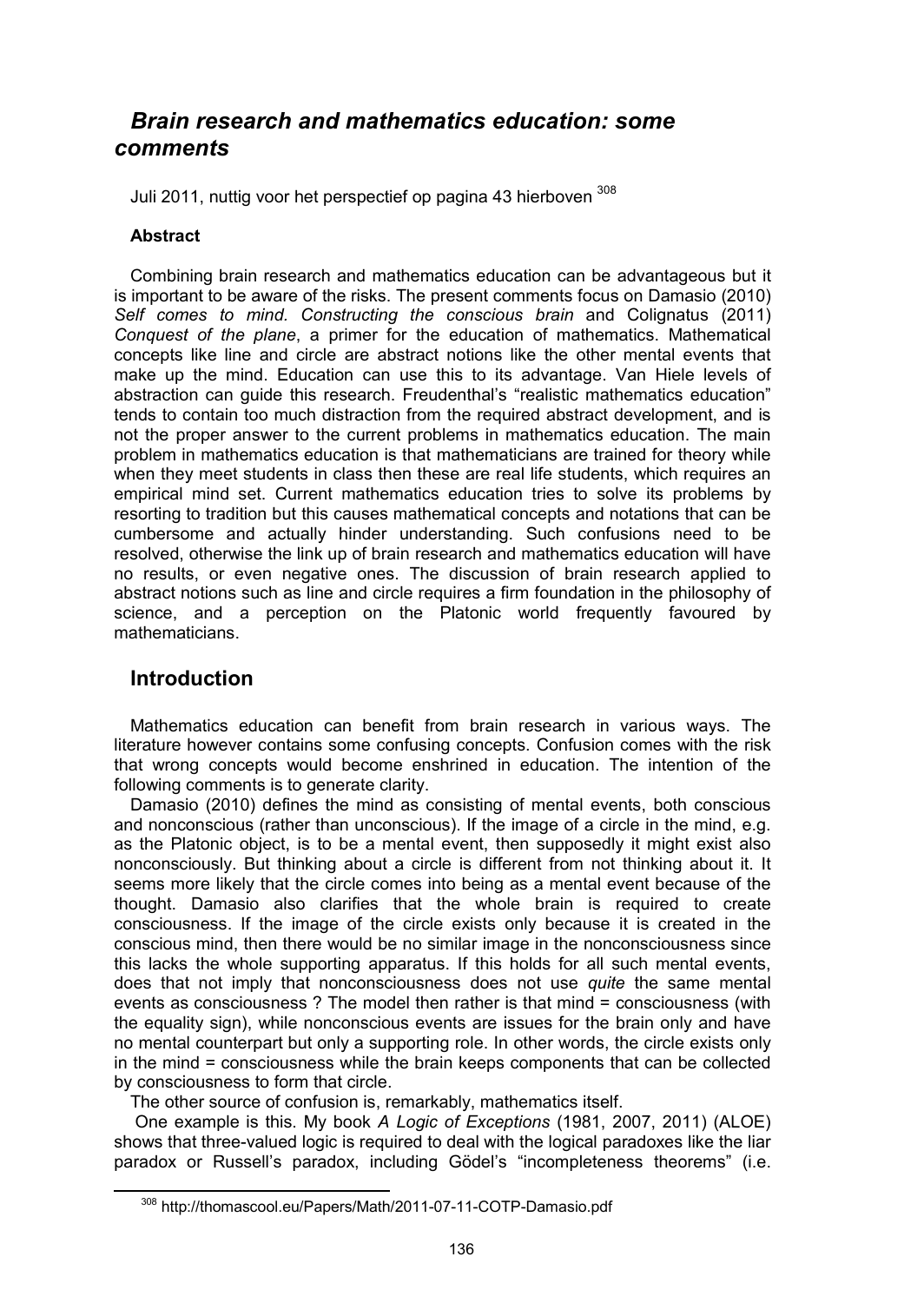rather confusions). If brain researchers follow current mainstream mathematical thought and are stuck in two-valued logic (like the authors of Logicomix), they might miss out on some phenomena in the brain related to three-valuedness. Their findings might be less relevant for good education. (Though they would fit mainstream teaching, and potentially, if two-valuedness is the norm, those brain parts might be 'cured' that support three-valuedness.)

Another example is this. In mathematics education, Pierre van Hiele created the theory of levels. The same words can relate to different concepts, depending upon the level of understanding by the student. We know from Wittgenstein of the Philosophical Investigations with his language games that words are flexible anyway. Still, in mathematics and its education there remains a tendency to think that definitions and proofs can be formulated exactly. If one mathematician formulates the Pythagorean Theorem then another shows his understanding by proving it. If brain research is to try to support education in this, how can it deal with the gap between Wittgenstein's language games and the mathematical claim of exactness ? Pierre van Hiele's levels provide a bridge. But if the mathematical symbolism is formulated crookedly, for example with mixed numbers like 2½ that should rather be conceptualized and also written as  $2 + \frac{1}{2}$ , then we need a bridge plus a supporting coil and perhaps an additional twist. The circus on fractions in elementary school derives from failed didactics, and this would hinder brain research rather than create scope for its practical use.

As mathematics and its education are best developed within philosophical understanding, the discussion below will also consider Cartesius's "Cogito ergo sum" and consciousness and the self. Mathematics is often understood in Platonic abstraction, and its elements might well be as abstract as the mind itself. A circle as an ideal object might be made of the same 'stuff' as the mind itself.

My books Elegance with Substance (2009) (EWS) and Conquest of the Plane (2011) (COTP) have short references to brain research, notably Damasio Looking for Spinoza (2003) (LFS). It will be useful to extend a bit and also update to Damasio Self comes to mind (2010) (SCTM). Perhaps the title should rather read "Some comments on Damasio and EWS & COTP" but the impression is that there is a wider consequence.

## **Prolegomena**

When we combine philosophical ideas with practical matters such as brain research or didactics of mathematics then all kinds of angles creep in that increase confusion. It will be useful to mention some foundational points without further discussion.

- (1) ALOE p179 discusses that there are three kinds of approaches determinism, randomness and volition – but that there is no experiment to determine which is the true state. At best we can design models that illuminate the different angles and act with pragmatic choice.
- (2) Feeling and rationality can be seen as different dimensions rather than as opposites to one another (in only one dimension). (Colignatus (1996) figure 2.) Though they may occur in the mind/brain as a soup, and be linked by necessity, they can be separated by abstract analysis.
- (3) One way to see the brain is as a processor of information. Feelings can be seen as information at emotional locations. The idea is to handle information as efficiently as possible, at lowest cost, in particular of energy. A cheap way to handle (conflicting) information is to discard it (cognitive dissonance). An efficient manner is to create definitions with maximal explanatory power. The notion 'all swans are white' can be treated as a definition rather than an empirical proposition that can be contradicted by a black swan.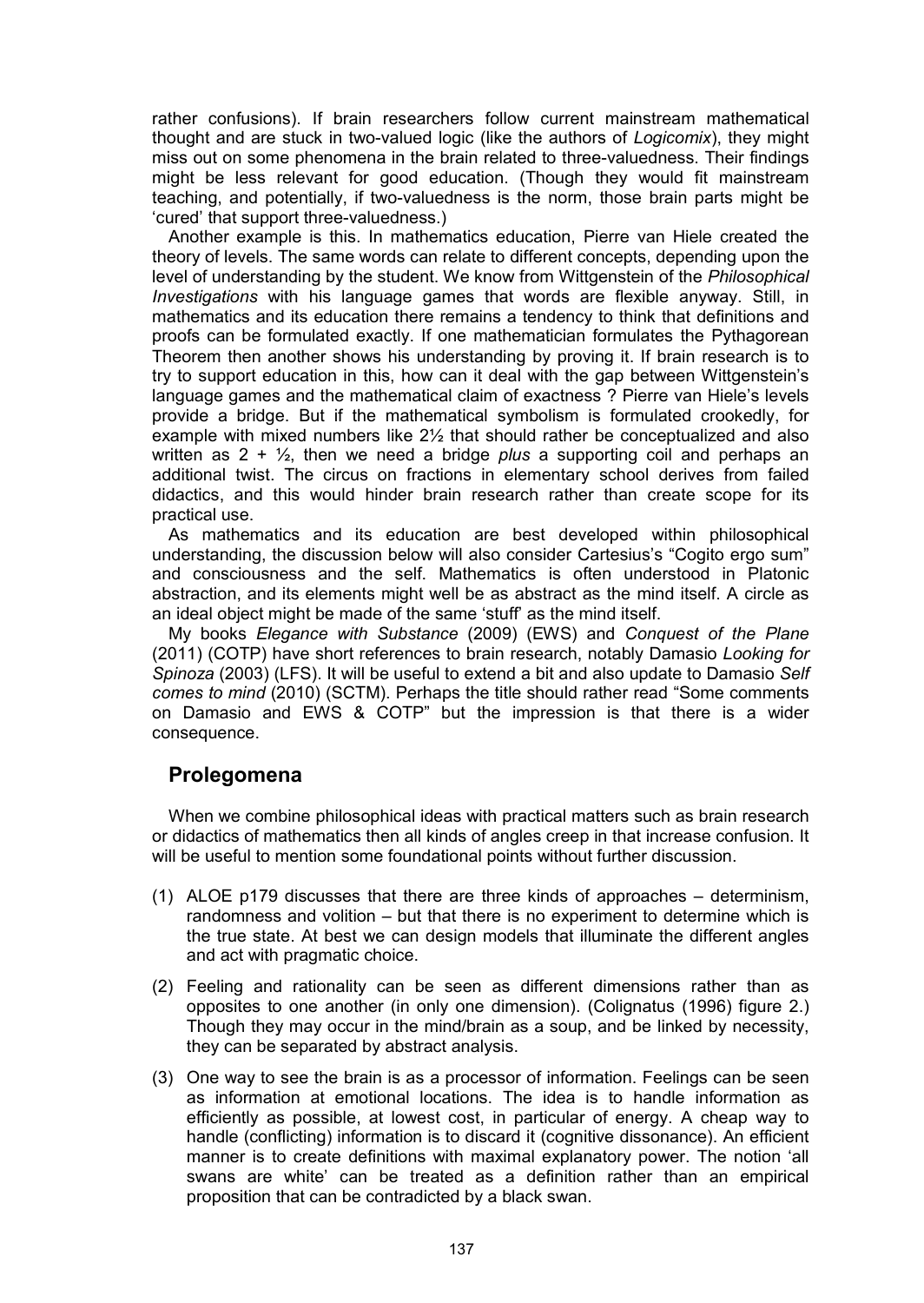(4) Morality is related to survival. David Hume correctly diagnosed that 'is' and 'ought' are different dimensions. This distinction however is analytical while the powerful impact of morality derives from the need for survival (of the species). A bridge between 'is' and 'ought' might be to behave as is predicted what will be morally best.

## Our concept of reality

When clarifying the terminology for reality, a useful aspect is the concept of continuity. An example is a circle. As neurons are discontinuous, how does the brain handle 'reality' ?

Basic reality can be denoted as reality0 and we will generally not know it. An example is an electron, which is a theoretical term. Kant used the term 'noumenon' for such things-in-themselves that we will never fully know. That term however is somewhat problematic since we may still know some things, such as electrical charge (also a theoretical term) of that electron. It suffices to assume reality0 without getting lost in questions about what 'can' be known about it.

Then there is the reality1 created by the map in the brain. Apparently there are layers of cells, and the person who looks at a circle that is drawn on paper or thinks about a circle apparently has nerve cells activated indeed in such a circular form. Clearly, though, those active cells are in discrete number, and the notion of continuity must be added separately.

Subsequently, there is **reality2**, for example a circle in the mind. Reality2 differs from reality0 and perhaps does not deserve the label 'reality'. Yet it functions in the mind as our reality and thus may be labelled so. Obviously there are versions reality2a, reality2b, … with different flavours (language games).

Note that reality1 is much like reality0, in that we can hardly verify how the brain actually maps reality0. Thus reality1 would rather tend to be a model that we make in reality2. But it can be idenfied as a logical phase.

Within reality2 there are space2 and time2. It is not entirely sure that there are similar aspects within reality0 that we could call space0 and time0. Most likely it is rather useless to query about space0 and time0. It suffices to identify reality0 as a container. It could be sufficient that concepts space2 and time2 work.

Space2 is the concept of space as it naturally arises in the mind, and it is Euclidean. Within that space2 we can imagine other models, for example the non-Euclidean rules for the surface of a sphere. It is dubious whether it is wise to call these models 'space' too. A name is only a name, but if there are ontological suggestions then we should be rather careful about those.

My impression is that physicists are hopelessly confused in their verbal explanations about their models of reality. When two objects pass each other in free space then there is no obvious frame of reference, which is the base for the theory of relativity. But if I turn my head then it is silly to take my head as the frame of reference and say that the universe is spinning around – since huge masses would cover huge distances in mere seconds. It makes sense to look for the center of gravity in the universe for a frame of reference. In the  $19<sup>th</sup>$  century physicists lost much time in discussing the 'aether' and they resolved their confusions by concentrating on measurement results. Einstein's 'contracting space' describes such measurements, by resolving all measurement errors into a 'flexible space'. On the contrary, I think that it is better to remain in Euclidean space and continue speaking about measurement errors. Otherwise the notion of 'space' is badly defined. I myself can only understand non-Euclidean 'space' like the surface of a sphere when I imagine that sphere within an Euclidean space. A short discussion is in COTP chapter 14.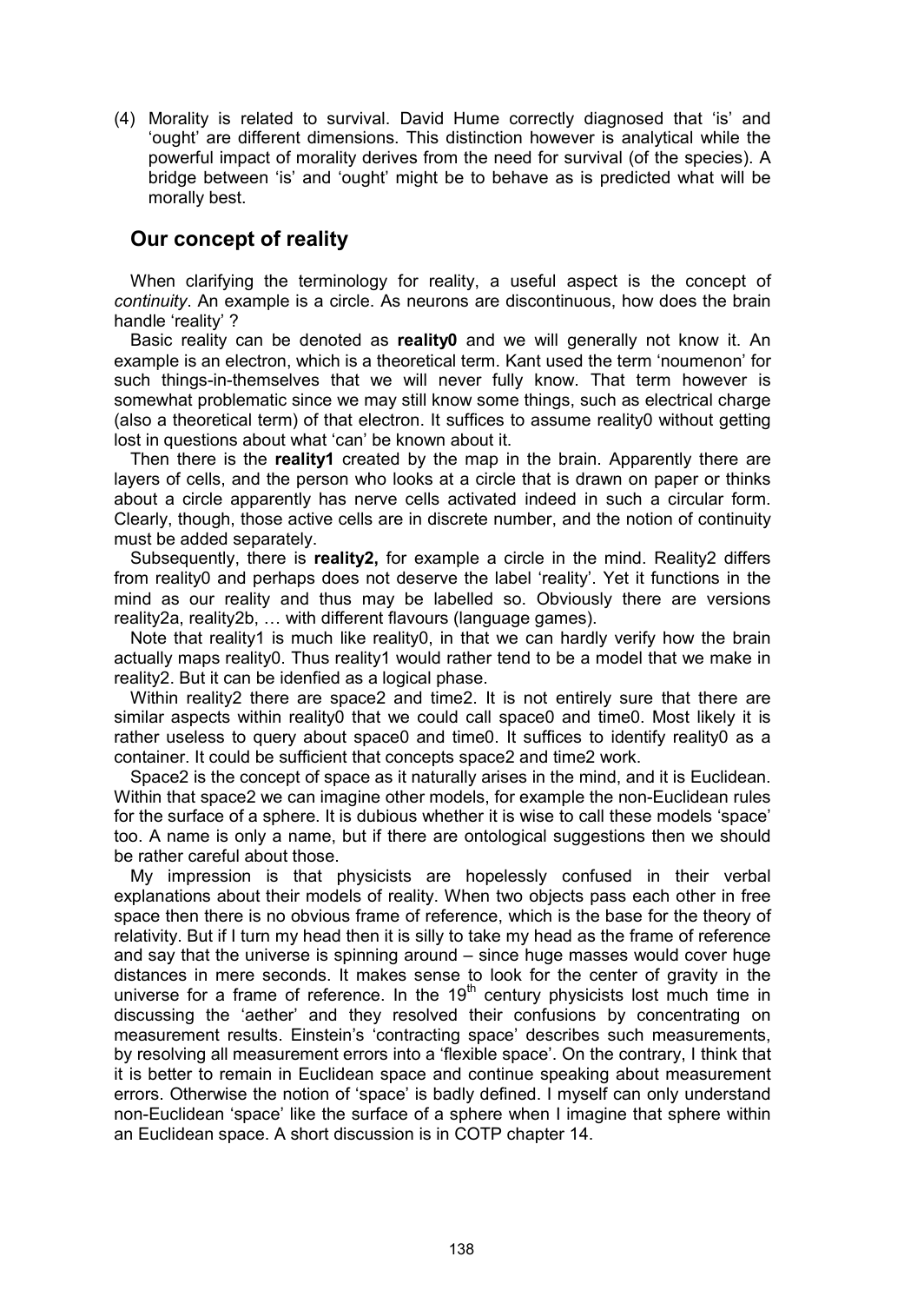## Consciousness as a primitive concept

Consciousness is a primitive concept. It is understood by the conscious person. If it is not experienced then it cannot be explained. If it is experienced then its existence can be communicated to another person who experiences consciousness as well; but only its existence, and it still cannot be explained what it is.

The brain creates the mind apparently in electrical pulses of a certain length. The eye only has a small sensitive focus and it scans the world to build an image, that fits within those pulses. If awareness indeed has a full delay of 0.2 milliseconds then an atomic blast that destroys the brain leaves a mental after-life of 0.2 milliseconds. Likely though there still is some 'real-time' linkage.

Looking for a simple model of this kind I found Bruce Hoeneisen (2002) at Fermi Lab. The short paper and model explain how feedback loops can maintain an image in short-term memory, and how long term learning and recognition can occur. The bioengineering principle thus is clear.

## **Terminology**

Damasio has the following use of terms:

- Mind consists of mental events, conscious or nonconscious.
- A baby has a mind but still no ego and hence no consciousness (and only nonconsciousness, like sleepwalking, or a state like mankind must have been during much of evolution).
- When "self comes to mind" then the child grows aware and gets conscious.
- A person can sleep and not be aware (in the sense of awake) but still have a mind and a self, for example in dreaming (e.g. as shown from dreams that are remembered).

My suggestion is not to adopt this terminology. In my terminology  $-$  that in my perception is rather common – mind and consciousness are other words for the same. The mind is awake and aware and equipped with a sense of self. Thus mind  $=$ consciousness.

My preferred usage of terms remains with Merriam-Webster (2011). In particular for mind I confer with explanation 2a and 2b (while 2c is Damasio's choice but problematic): '2a: the element or complex of elements in an individual that feels, perceives, thinks, wills, and especially reasons; 2b: the conscious mental events and capabilities in an organism; 2c: the organized conscious and nonconscious adaptive mental activity of an organism'.

As Damasio clarifies, the whole brain is required to create consciousness. Mind / consciousness only works because there is a large apparatus working at the nonconscious level. For example, the very experience that I think about a circle and handle it, can only happen because of the combined effort of all brain parts. This cannot happen at the nonconscious level since there is no supporting apparatus for it. At the nonconscious level there are only brain events – and not that concept of that circle.

A mental act of thinking about a circle, i.e. the thought of a circle, only 'exists' when awake and aware (which rather is the self). My preference is that thinking about a circle (e.g. as a Platonic ideal circle) can be classified as a 'mental event'. The nonconscious brain may contain a map of a circle at the level of reality1, but it only becomes the mental object of a circle when it enters the mind and becomes part of reality2. It is not a convincing suggestion that reality2 can also exist 'nonconsciously', as if all these mental objects are also available 'nonconsciously'. Reality1 would contain the elements that can be combined to create reality2. (And it does not seem proper to assume that there is a reality3 consisting of 'reality2 turned nonconscious'.)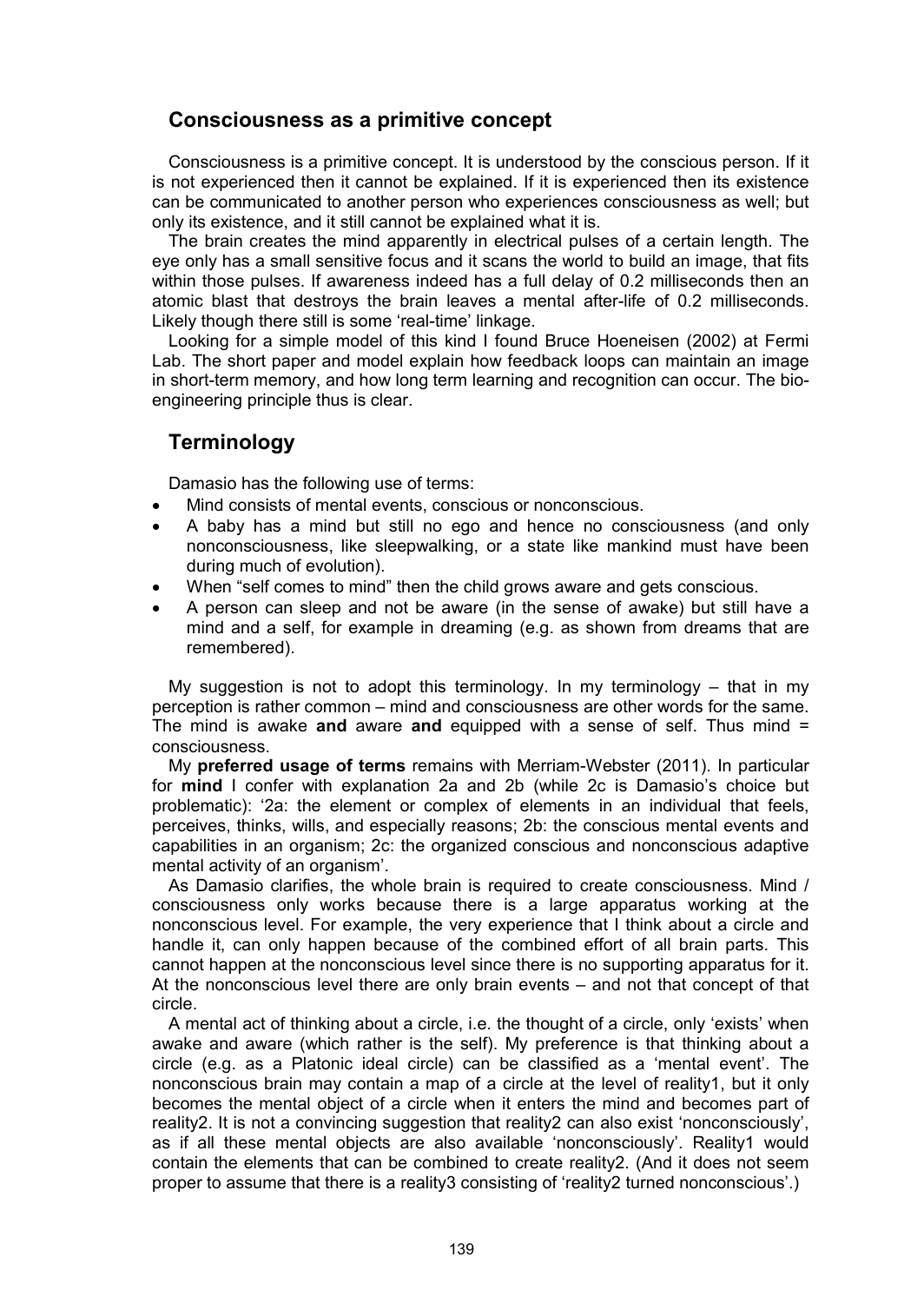It would be a (bad) figure of speech to say 'I was nonconsciously thinking about a circle when suddenly the Pythagorean Theorem popped up in my mind.' Properly seen, nonconscious thought is different from conscious thought, and the associated 'circles' would not be the same.

Saying that a baby is unconscious tends to mean that it is not awake, for example due to a car crash that knocked it unconscious. It is only because of brain research that we now employ the term 'nonconscious', and we may use it to mean that a baby has no developed self. The change of language game is a bit awkward / surprising. However, all this should not force us to change our basic vocabulary. I would rather say that a baby has an 'less developed mind' and 'low level of consciousness' and 'less developed self'. Damasio's terminology 'self comes to mind' then would rather be 'the child develops a mind = grows conscious' (by passing particular tests on levels of consciousness).

It is surprising that Damasio in his effort to reach a wider public departs from standard English and attaches different meanings to "mind" and "consciousness" than the standard vocabulary gives us – and adopts the confusing use of Merriam-Webster entry 2c. Perhaps it is the advantage of simple mathematical concepts like line and circle that help us to cement that standard vocabulary as right and proper, and convince Damasio that he should adapt his terms in new editions.

#### Consciousness as an experience

What standard science cannot explain is the experience of consciousness itself, nor, importantly, sensations of pleasure and pain as they occur in the mind. Inanimate atoms bump around without pleasure and pain, how can it be that e.g. pain feels so horrible in my mind ? It is not sufficient to point to pleasure and pain processes in the brain. What is at issue is the mental experience.

The standard approach is to accept that the universe has human beings who say that they are conscious. In reductionist mode, consciousness is seen as an emergent property of unconscious particles and waves. This is adequate with respect to reality0 but it inadequately denies the mental experience in reality2.

While we are accustomed to recognize the five senses of touch, tasting (touch by molecular form), smelling (touch by molecular form), hearing (movement of air) and seeing (touch by light), and while we are increasingly including other aspects such as balance or sense of temperature or magnetism, it might be a suggestion to see the mind as another 'sense'. The mind is a 'sense' in that it observes something special from reality0 that is not observed by the other senses. One might argue that physical 'matter' and 'electromagnetic waves' create the brain and the brain creates the mind, ergo: the mind must be physical too. Mankind has tended to reject this view. As a conscious mind myself I follow that tendency since for me too it seems that there is something quite un-physical about my conscious mind. Let us be exact: it is unphysical2-standard [in terms of standard physical models that we design in reality2], but it will still be physical0 in terms of reality0 since the latter is our definition of all that is.

For me that 'seems' is so strong that I would rather say appears. While the brain is physical1 and apparently consists of atoms that bump into each other without pleasure and pain, the mind is non-physical in standard physics, i.e. un-physical2 standard. The brain creates the situation that a conscious human being has that experience of consciousness – with pleasure and pain. Thus arises the hypothesis that a certain constellation of atoms might be sensitive to another dimension that is not directly accessible by the normal five senses (forms of touching) that deal in commonly understood manner with reality0.

The mental experience, including pleasure and pain, regarded as a 'sense', need not be more complex than the normal five senses. It could already exist in single cells, as Damasio explains that those already show reactions that remind of reward and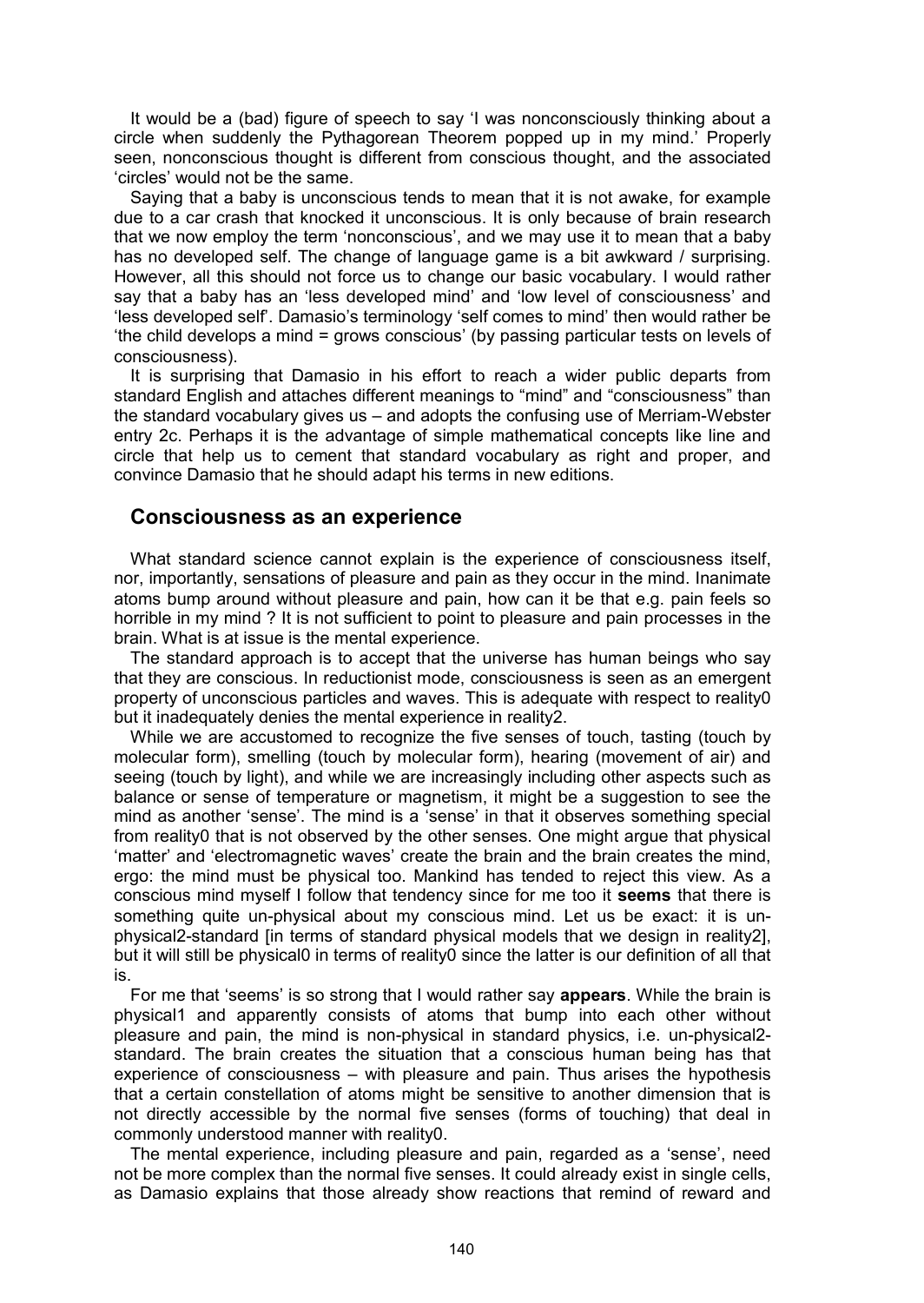punishment systems. Clearly, we already can make robots with light sensors that 'look for light' to charge their batteries, so that feed and flight mechanisms don't require such a sixth sense. If a cell has a storage of energy it can 'reward' itself by its release. Inanimate feed and flight however do not explain the mental experience, neither in the aggregate. The existence of that robot model does not mean that single cell organisms work like that.

If we agree that reality0 (our definition of all that there is) has a dimension that relates to mental experience, such as pleasure and pain, that are non-physical2 standard, then single cell organisms might use a simpler feed and flight system by directly plugging into pleasure and pain sensations that occur in that mental dimension. Subsequently, the brain builds up from such single cell mechanisms to copy the similar process at the macro level, as feed and flight are evolutionary successful at that level too. There are the two models that the brain either collects and manages myriad sensations of pleasure and pain or mainly magnifies those of some core cells. It remains to be seen whether this hypothesis generates testable propositions or only remains a logical possibility that serves to perhaps satisfy a curious mind.

The above seems just a reformulation of the old suggestion of a Platonic world where ideal concepts might 'exist', and even a human soul as part of a deity. It is not quite the same. The common ground is the acceptance that consciousness does not fit physical2-standard models and thus is non-physical2-standard. The difference is the intention to work with testable hypotheses.

In a discussion on brain research and mathematics education it is useful to have this paragraph on the Platonic world. It is an obvious question "where does this ideal circle exist ?" and apparantly many mathematicians tend to have a Platonic conception about this. The answer suggested here is that abstraction does not imply 'existence' in terms of reality0. Consciousness would however be part of reality0. Our universe has human beings who say that they are conscious. The "Cogito ergo sum" is a valid argument of an intellect observing existence. Pleasure and pain are such that there are no good alternatives but to accept reality0 too. The (creation of the) thought of a circle in a conscious mind does not imply anything other than what happens similarly when a circle is drawn (approximated) on a piece of paper: it is not eternal, like the standard Platonic world would suppose.

PM. Smith, in Descartes (1958), observes that Augustinus already formulated the "Cogito ergo sum" argument but not compactly. For various years I myself adopted the idea that consciousness was rather an illusion in an entirely physical world, yet, an illusion presupposes some intellect that suffers it, which is the "cogito ergo sum" argument. We can observe a dog running after a ball and presume that it has all kinds of illusions, and obviously it is not conscious as in recognizing a mirror image of itself, yet we should not let ourselves be carried away by sorites types of paradoxes.

### Mind – body equivalence

As Damasio uses 'feeling' for the mind and 'emotion' for the body. I have been tempted to suggest to use Anglo-Saxon English for the mind and Latin-French English for the body. (Shakespeare mixes these uses too, for both the common people and the high court.) But I am afraid that this would not do. It is better to label with 1 and 2, or (our model of the) brain and mind. Thus we have brain [reality1] and mind [reality2], and the question arises how these are linked.

Damasio (2010) forwards the hypothesis – and the Note in his appendix p314-317 is surprisingly the clearest on this: 'that mental states and brain states are essentially equivalent.'

A key paragraph is Damasio (2010:316): 'Accepting the hypothesized mental/neural equivalence is especially helpful with the vexing problem of downward causality. Mental states do exert their influence on behavior, as can easily be revealed by all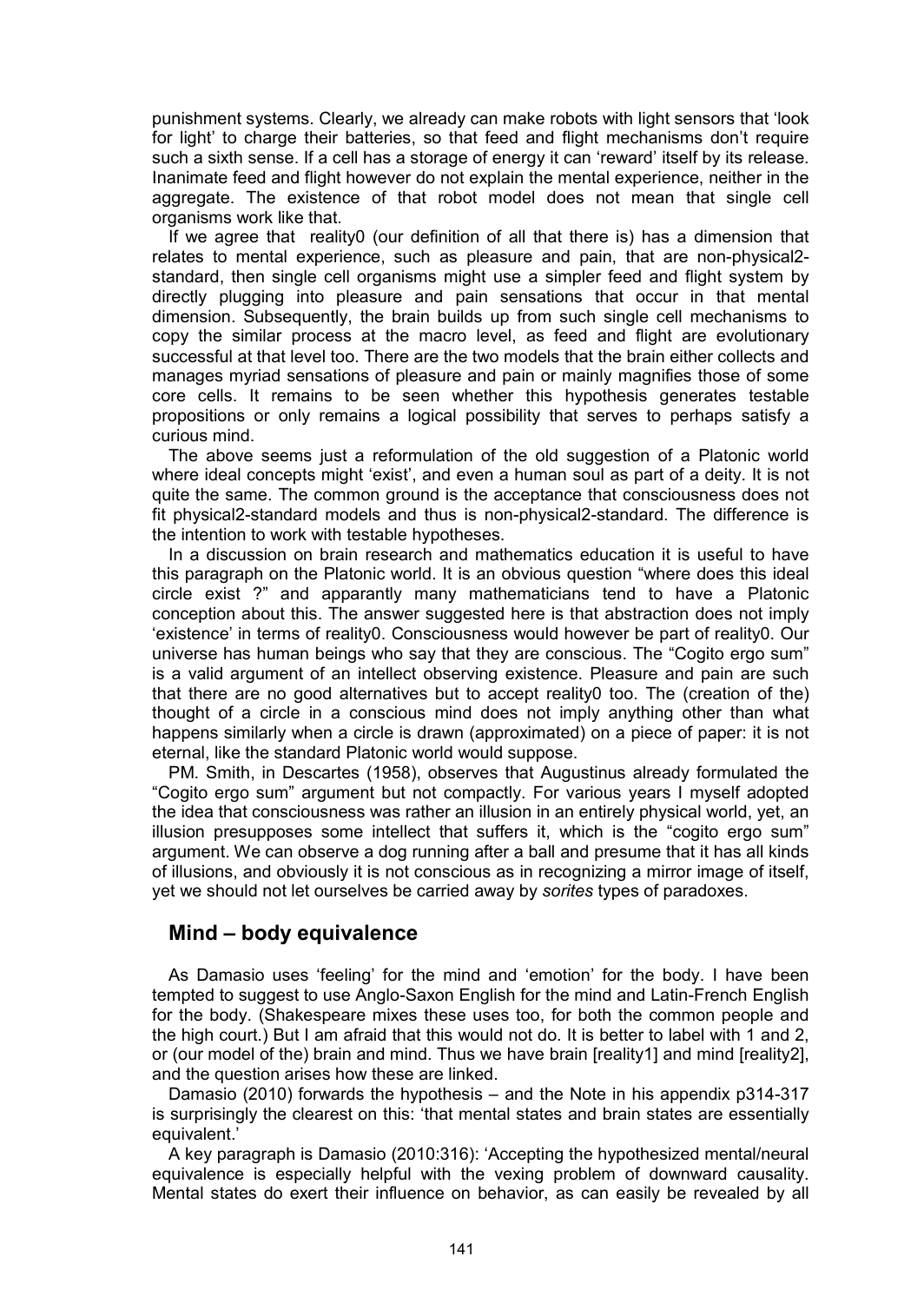manner of actions executed by the nervous system and the muscles at its command. The problem, some will say the mystery, has to do with how a phenomenon that is regarded as non-physical – the mind – can exert its influence on the very physical nervous system that moves us to action. Once mental states and neural states are regarded as the two faces of the same process, one more Janus out to trick us, downward causality is less of a problem.'

I agree with this. At the same time however he emphasizes that the whole brain is required to generate consciousness. Is this still consistent with that equivalence ? If I study the same proof on the Pythagorean Theorem either sitting in a train or in a chair at home, I suppose that my mental states would be the same but brain elements would be different since in the first case they have to deal with noise and wobbling of the train. Perhaps the hypothesis is saved by the qualifier 'essential'.

I would rather use 'association' instead of 'equivalence'. Logically it would seem strange that the same brain state might generate different mind states (for where would the random element come from ?). Conversely different brain states might generate the same mind state. (We would have to rely on the person who is experimented with whether it indeed is the same mind state.)

Fully adopting 'equivalence' might have the awkward consequence that physical reality0 deterministically generates mental states. I don't mind such models when they enhance clarity but I reject the idea that they are more than models – since what is the proof ? [We will never know reality0 anyway.]

Subsequently, with respect to that key paragraph, I would like to suggest an analogy for the relation between the mental experience and the process of organisation of brain activity.

An analogy is gravity. In the Newtonian model a shift of my hand has an instant impact on the Moon. Possibly at the Big Bang not all dimensions have exploded and there still is an instantaneous connection between all matter. Another model might require gravity waves that travel at the speed of light. A deterministic model also explains the move of the hand, assumes a common cause and then a simultaneous development such that both my hand moves and the Moon is affected. With the latter analogy we may model states of brain and mind, without getting lost in causality.

Thus what remains is that brain mechanisms evolve to ever better organisation, and that the latter is experienced in the mind. It is not that the mind 'causes' organisation but the ever better organisation at the brain level carries the flag of ever better mental states. As long as we are aware of the proper causal order, figures of speech that employ downward causality might help to increase understanding how mental concepts affect actions.

This usefulness is increased by the social environment of the human species. To my taste Damasio does not mention it sufficiently often (neither in the development of the mirror neurons) that mankind developed in a social situation. If we do include it with more emphasis then we see that the flux of social events is quite 'unphysical' as the mind (except for awareness). For example, non-physical minds understand what happens when a mother embraces her child. Physics shows us two masses huddling together, and nothing more. There is no need to suggest that the non-physical [reality2] affects the physical [reality0], since there is a physical apparatus as a common cause. Yet it is true that my conscious understanding of these events includes mental notions. And organised minds communicate in a social fabric, that adds another layer of organisation namely in all kinds of cultural dimensions. Importantly, when notions are encoded in language, the signs and sounds of language impact on the mind (of others), and evolution, which means that the 'unphysical' [reality2] organisation finds a physical [reality0] counterpart.

[Reductionism will try to explain reality2 by reality0, but paradoxically we will tend to hold that reality2 provides our criterion for correctness.]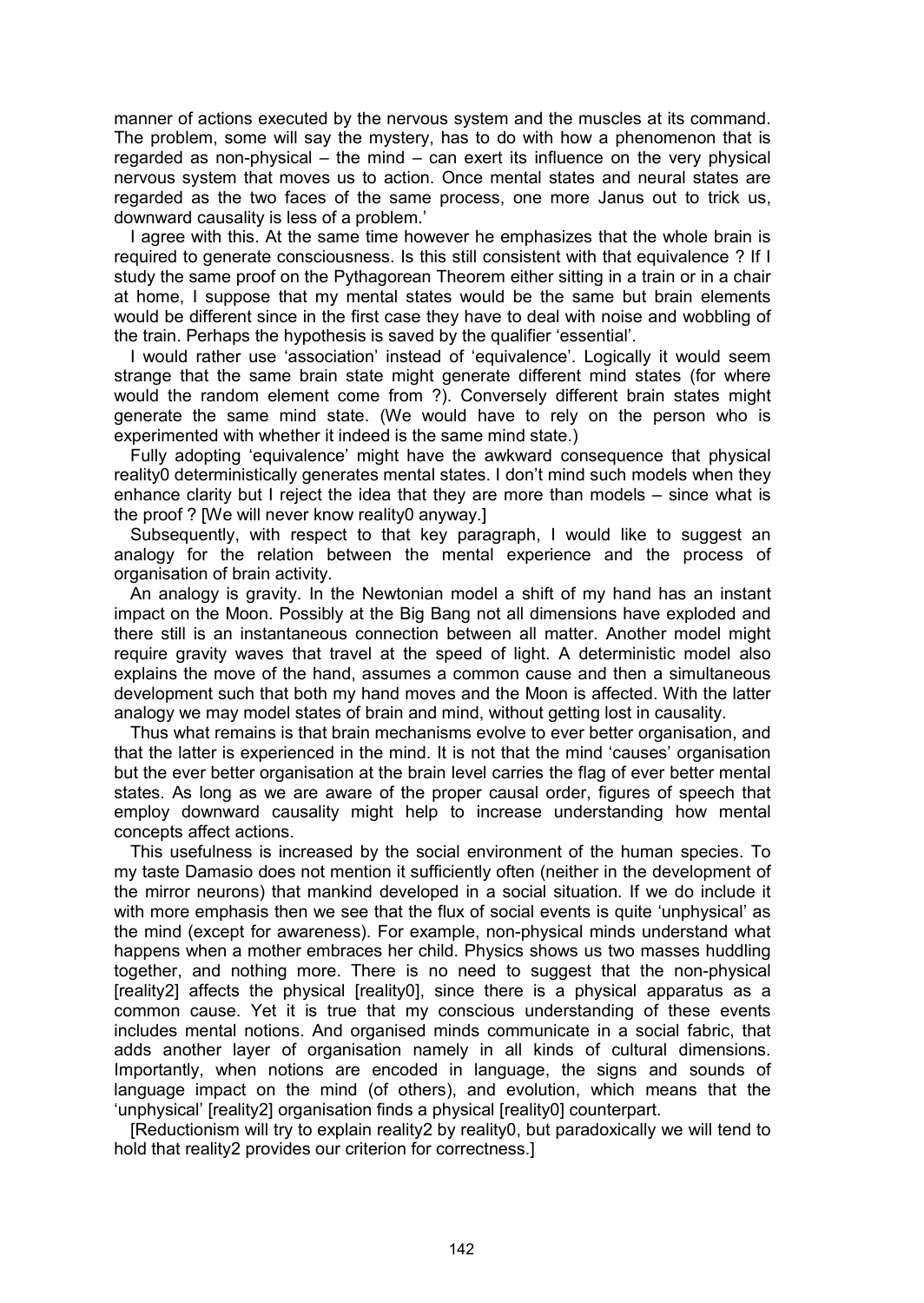## A note on the flash of insight

Colignatus (2011b) COTP mentions that it can be a good teaching technique to create a conundrum, then drop the punchline, and then all students 'get it' in 'a flash'. I happened to see the project on humor by gymnasium students Riksen, Wenink and Wellink (2011), and their reference called my attention to Helmuth Plessner (1970); and this also gave Agnes Heller (2005) and her student Stuart Grant (2008) and Ulrike Günther (2002). I have not studied these references but am struck by Grant's formulation of one of Heller's propositions: 'Laughter is the instinct of reason'. Clearly there is a cognitive element in humor – it must be about something. Clearly, teaching and learning can employ the 'get it in a flash' that also occurs in a joke. It might be, however, that we may define humor as incongruity and that incongruity is the natural state of the mind, and that instead of humor it is serious reasoning that is the exception that needs an explanation. For example, if  $1 + 1 = 2$  is serious, and  $1 + 1 = 2$  $\sqrt{4}$  parody, and 1 + 1 = 1 + 2 – 1 sarcasm, and 1 + 1 = 1 is irony (by teasingly using + for \*), then the serious item only remains after elimination of all incongruity. It is hard work to cut through the forest of inconsistencies and inefficiencies to find something that works seriously. Neurons in a brain branch out with some randomness and the mechanism to align them into something that works might be that 'flash'. With a feedback to consciousness that records with pleasure that something has been learned. I just leave this further with this note.

## Consciousness and free will

Brain research literature suggests that the brain first starts an action and that the conscious mind records it only with a delay of 0.2 milliseconds. Damasio also discusses the Dijksterhuis experiment on the quality of conscious decision making. It must be observed though that, again, the whole brain is required to construct the mind. Thus it does not make much sense to say that volition arises only after the fact. The sense of free will is already in the whole process of the generation of the state of mind. It still is the whole brain, that comprises the individual, that generates both the act and its conscious state. It is not proper to make another distinction.

It is another thing to observe that a person can react in instinct or in automation and only later correct this. Someone can train his nonconscious mind to react on impulse so that the conscious mind has only the results to deal with. This is great for math exams. These are practical issues on the brain / mind interaction and not essential questions on volition versus determinism.

### Proper versus 'realistic' mathematics

Traditional mathematical education relies much on abstraction. Euclid's Elements is didactically dubious as a book, but Euclidean geometry with elements such as point, line, triangle and circle might not be too abtract and may be grasped at the different Van Hiele levels, working from the intuitions towards the deductive stage. After the Sputnik launch, America started the New Math education program, that however was didactically destructive. It tells us much about mathematics teachers (of that period ?) that they tried it (collectively), before finally there was a revolt by parents and a few very disgusted mathematicians. In Holland, Freudenthal proposed an alternative both to the traditional programme and the New Math. He adopted notions of applied mathematics to introduce concepts close to the life experience of students and his method was called "realistic mathematics education" (RME). Van den Heuvel-Panhuizen (1998) explained 10 years ago that the project was 30 years old and still "work in progress". She wishes to clarify that RME stands for "making something real in your mind". It tells us much about mathematics teachers (of that period ?) that they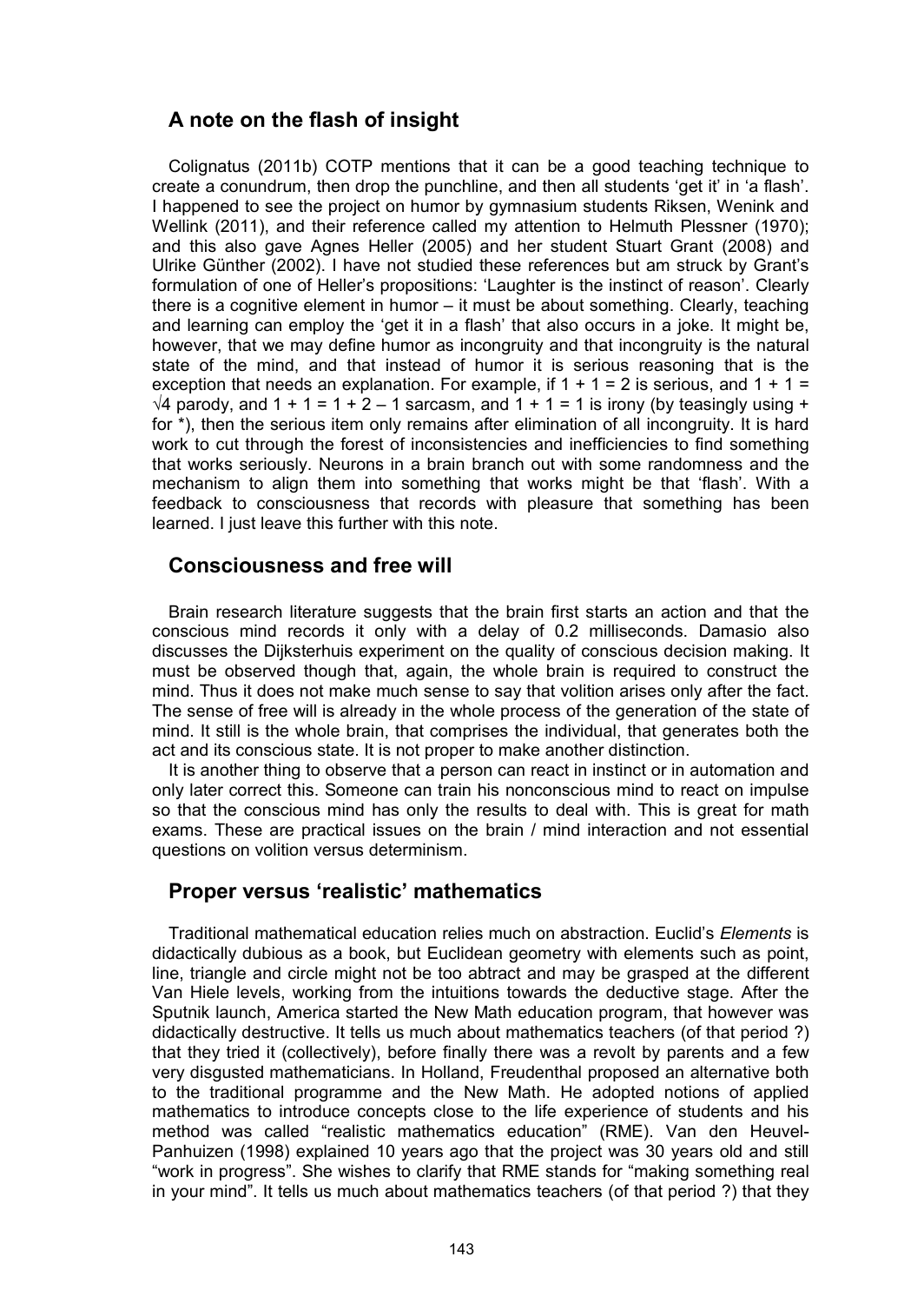tried it (collectively), before finally there was a revolt by parents and a few very disgusted mathematicians. Elementary schools have recently been instructed to work harder on arithmetic, highschools meet with higher requirements of traditional skills, and teachers have managed to introduce more abstract math for the talented.

The didactic point made in EWS and COTP is that the Dutch RME programme, even adapted in the current manner, still is didactically misguided. It does not properly value that mathematics is abstract by nature. The real life contexts can distract the student. RME says that it uses real contexts to work towards abstraction, but in truth it creates confusion. It does not properly distill the abstract notions from those real contexts and the student is left to discover the abstractions himself. Freudenthal says that he wants "guided re-invention" to help the student toward the abstractions but doesn't deliver on the promise. My suggestion is to focus on the notion that thought is abstract by nature, so that events in reality0 have already made a transformation when they are processed in reality2 even at the lowest Van Hiele level. As Van Hiele explains, the jump from one level to the next one is made by classifying, sorting, ordering and abstracting on what has been achieved at that lower level. The student can be given activities that imply this kind of processing and once the ground is fertile the required abstract notions can be given (with that flash of insight).

The true problem in mathematics education is rather that mathematicians are trained for theory while when they meet students in class then these are real life students, which requires an empirical mind set. They try to solve their problems by resorting to tradition in what they teach, but this causes mathematical concepts and notations that are quite cumbersome. EWS advises national parliaments to investigate their national education in mathematics, and COTP provides a primer for mathematical education and an existence proof how it could be done.

Once these awkward confusions are resolved, a reason to link up mathematics education and brain research is that mathematical concepts are abstract and provide mental events, as the mind can be defined as the flux of mental events. Looking at both angles at the same time may give results.

EWS for example refers to Gladwell (2008:228): "we store digits in a memory loop that runs for about two seconds". English numbers are cumbersome to store. Gladwell then quotes Stanislas Dehaene: "(…) the prize for efficacy goes to the Cantonese dialect of Chinese, whose brevity grants residents of Hong Kong a rocketing memory span of about 10 digits." Apparently fractions in Chinese are clearer too. Instead of two-fifths it would use two-from-five. First creating fifths indeed is an additional operation. Perhaps the West is too prim on the distinction between the ratio 2:5 and the number 2/5. Perhaps it does really not make a difference except in terms of pure theory – the verb of considering the ratio and the noun of the result (called "number" when primly formalized in a number theory). In evidence based education we can imagine experiments testing the various variants, with some support in brain scanning. There is a great variety in children and how they learn but perhaps that variety is a bit less when asked very specific operations under a scan.

### **Conclusions**

The subject matter is brain research and the education in mathematics. Small comments in this present paper are the following.

(1) This paper forwards a sharper distinction than Damasio (2010) between reality0, 1 and 2. Damasio of course uses these aspects. Reality2 is nothing but how our mind models reality0. But by explicitly naming them we enhance clarity. For example, continuity might exist in reality0 but still has to be created for reality2 (since neurons are discontinuous). The Van Hiele levels of mathematical understanding are levels in reality2 itself (per mathematical concept). Each level could have different degrees of